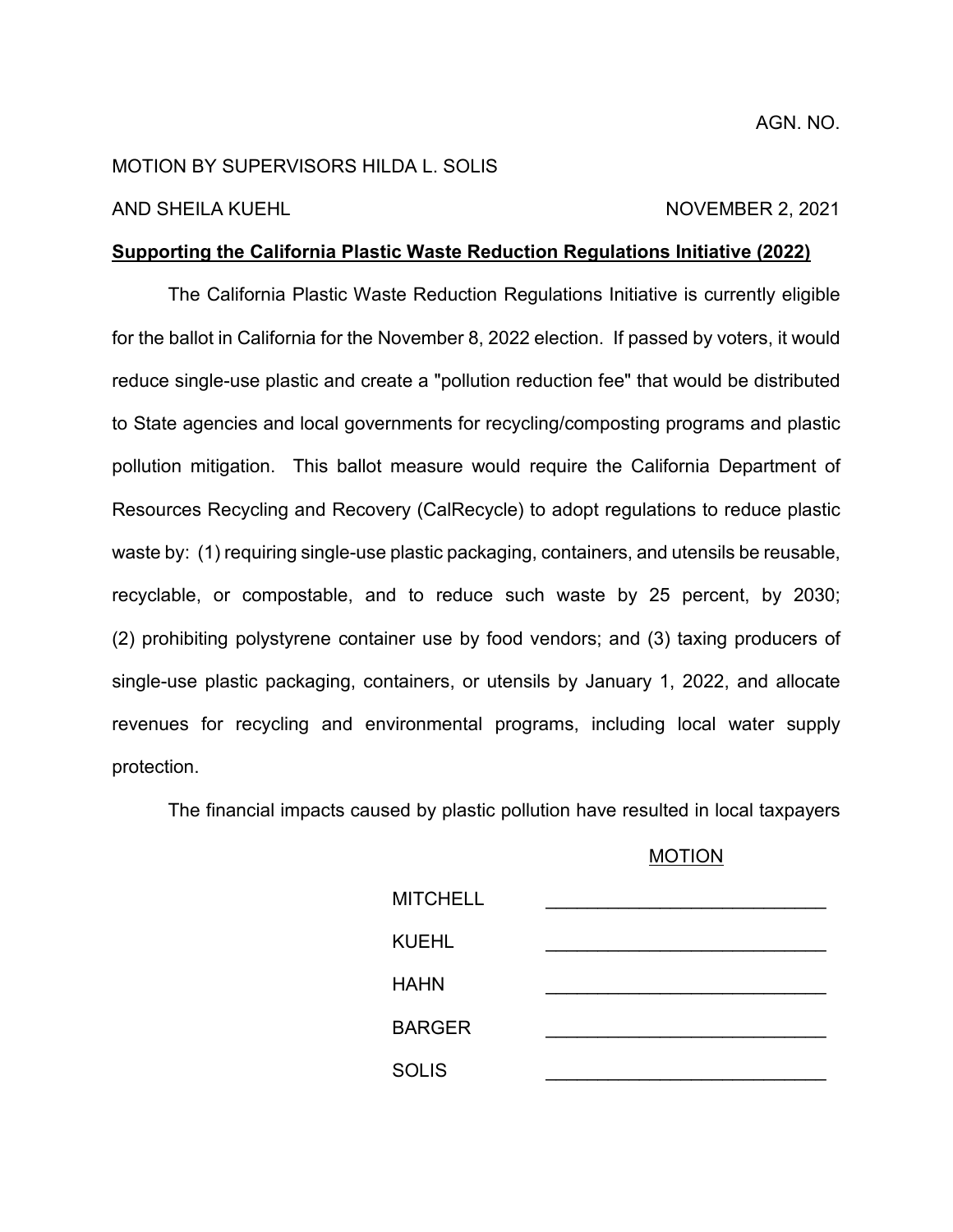in California spending more than \$420 Million annually in ongoing efforts to clean up and prevent plastic and other litter from entering and polluting our waterways.

There is growing alarm about the prevalence of plastic pollution in our environment, and its lasting negative impacts for our ecosystems and public health. Large and small plastic particles are increasingly found in streams, rivers and coastal ecosystems degrading habitat conditions for wildlife and contaminating fish, plants and other organisms. Plastic particles have also been found in drinking water, bottled water, table salt, fish and shellfish from local California fish markets. Furthermore, disadvantaged and low-income communities are disproportionately impacted by the human health and environmental impacts of plastic pollution and fossil fuel extraction.

This initiative would hold producers responsible for ensuring that single-use plastic packaging and single-use foodware pollution and waste is reduced, recycled, or composted, and would establish a target to reduce the amount of California-generated single-use plastic packaging and single use foodware waste that is disposed by 80% by the year 2030. This initiative in combination with recent Board actions related to single use plastics, such as the County's Plastic Straws and Stirrers Upon Request Ordinance and efforts to limit polystyrene in County buildings, will help the County to achieve the waste and pollution reduction goals established by the OurCounty Sustainability Plan and Roadmap to a Sustainable Waste Management Future.